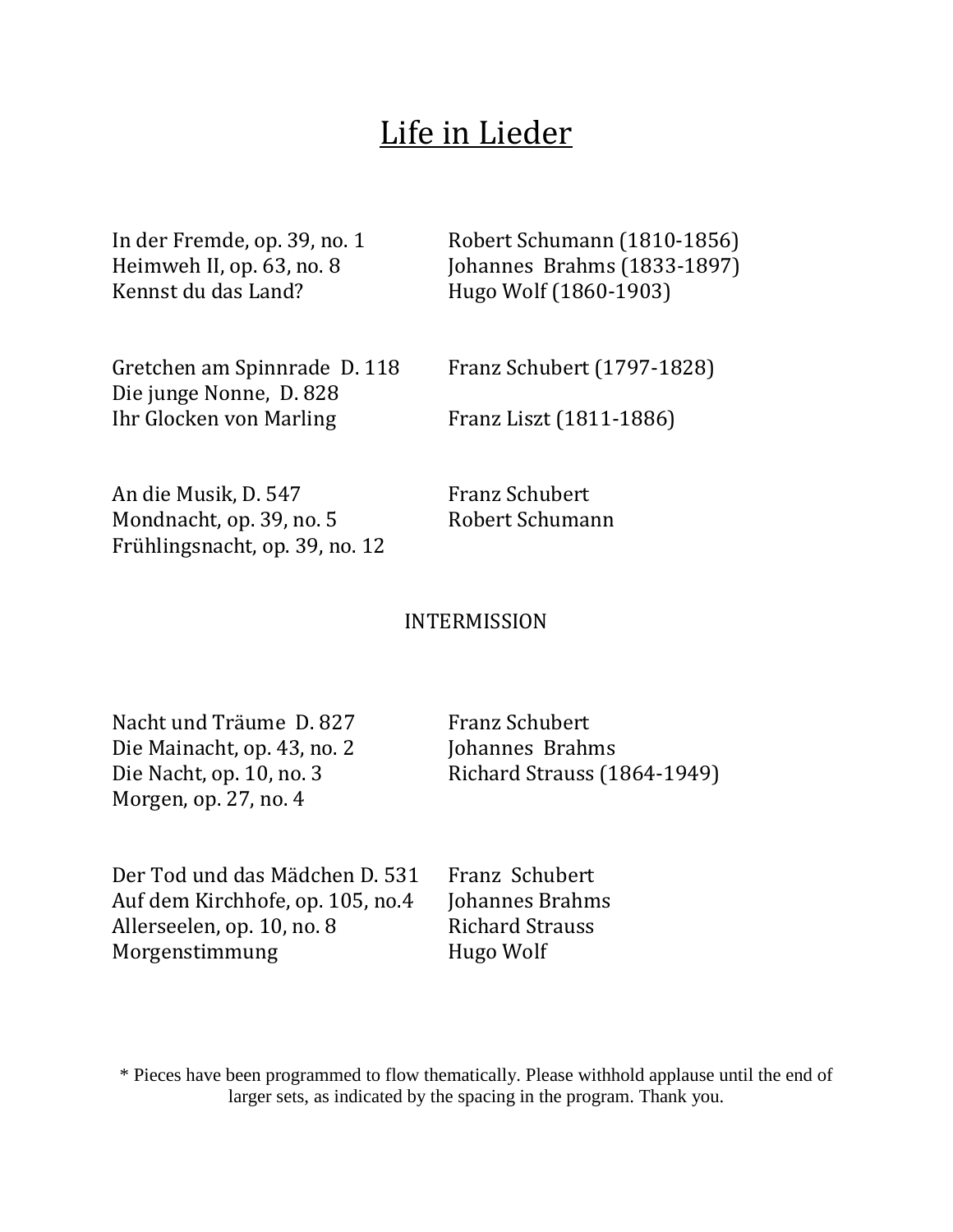### ARTIST BIOGRAPHIES

Mezzo Soprano **Kindra Scharich** has been praised by The San Francisco Chronicle for her, "noble, vocally assured singing, with stately grace and deep-rooted pathos." Accustomed to singing in a broad range of styles, she is equally at home on the operatic or concert stage. Current and past season operatic highlights include singing Hansel and Zerlina in Opera San Jose's productions of *Hansel and Gretel* and *Don Giovanni*, as well as the Countess Lydia Ivanovna in their West Coast premiere of David Carlson's *Anna Karenina.* She has also frequently worked with LA Opera and appeared in their "'Saturday Morning at the Opera" series. Enthusiastic about working with living composers, in the spring of 2014, Scharich will premiere new works by composer Kurt Erickson and is currently collaborating with composer Janis Mattox on her Spanish chamber opera *Sueños de Medianoche (Midnight Dreams).* Scharich's participation in the early music scene has included the great choral works of J.S. Bach and over 10 roles in Handel operas. She is also a founding member of the Vinaccesi Ensemble, a group that champions lesser-known works of the Baroque. A dedicated recitalist, Scharich's many performances include those presented by the American Composer's Forum in Los Angeles, as well as Lieder Alive of San Francisco. Kindra studied voice and piano at Eastman School of Music and earned bachelor's and master's degrees in vocal performance from the University of Michigan. She also completed her post-graduate education at San Francisco Conservatory of Music. Her longtime voice teacher is Jane Randolph, and she regularly coaches and collaborates with pianist John Parr of the Deutsche Oper Berlin.www.kindrascharich.com

Pianist **George Fee** has performed numerous solo recitals throughout the United States, and has presented many master classes, lectures and workshops. He received his doctorate in piano performance from Indiana University, where he was a student of Menahem Pressler, and also earned his bachelor's degree from the Oberlin College Conservatory and master's degree from the University of Wisconsin. Dr. Fee has received many awards, including first place National Piano Award in the National Federation of Music Clubs Biennial Student Auditions and third prize in the National Guild of Piano Teachers International Piano Recording Competition. Dr. Fee has always been an avid student of music history. His doctoral dissertation, *The Solo Keyboard Sonatas and Sonatinas of Georg Anton Benda*, is a major resource in the field of 18th century music. In more recent years, he has investigated the fundamentals of piano technique to determine means of preventing and curing pianistic injury. Dr. Fee and his wife, Dr. Susan Dersnah Fee, have been independent music teachers in San Diego since 1999, after teaching in Michigan for 20 years. Their website is www.dersnah-fee.com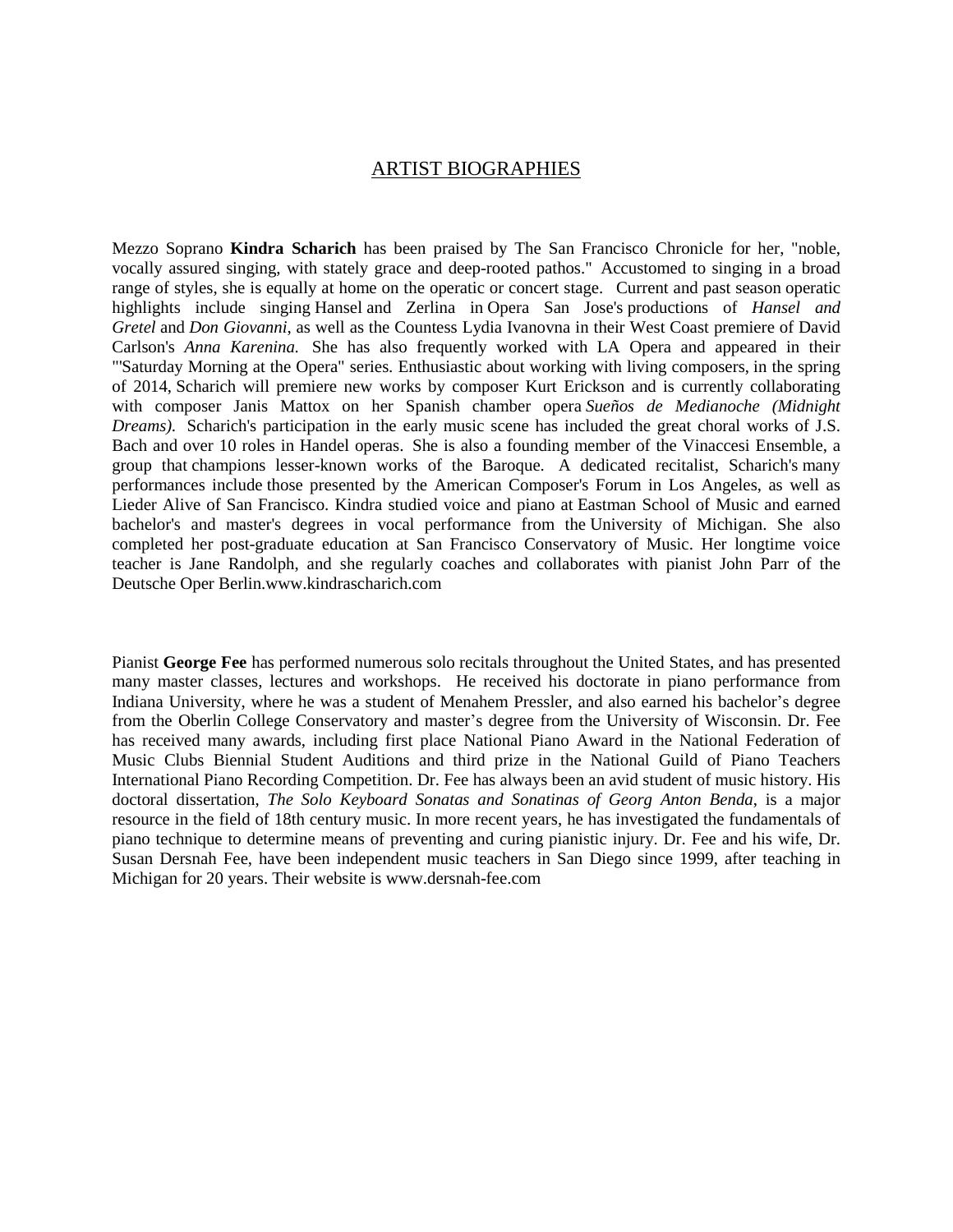#### EXPERIENCING *LIEDER*

A *Lied*, by literal definition, is a song in German. This could include 12<sup>th</sup> century troubadour songs(*Minnelieder*) , folk songs, hymns, and choral works. But the word is most often applied to German and Austrian settings of late-18<sup>th</sup> and 19<sup>th</sup> century poetry for solo voice and piano. There are literally thousands of significant *Lieder.* At their best, they can provide as powerful, riveting, and touching an emotional experience that a listener can receive from music.

Nearly everything one can experience in life is addressed in the poetry, and nearly every human emotion is reflected somewhere in *Lieder*. The combination of words and music can intensify the emotional experience provided by words or music separately.

The fact that some of the world's greatest composers were inspired to compose hundreds of *Lieder*, representing some of their most meaningful writing, adds to the significance of this genre. The musical impact can be enormous, whether the finest German poetry was selected to be set, or whether lesser poetry was utilized.

The extreme concentration of a *Lied,* where every note and every syllable is meaningful, adds to its emotional impact. Mere passagework, display or virtuosity for its own sake is not present in *Lieder*. They are usually quite short, very frequently less than three minutes.

Intensity should not be measured in size of forces. A string quartet performance can prove to be more overwhelming than that of an entire symphony orchestra. One person, alone on the stage, reflecting through the human voice the emotions all human beings feel, and supported only by the piano, truly distills music to its essence. The effect upon the soul of the listener can be as profoundly penetrating as the intense focus of a laser beam.

An intimate venue, the only rightful home for *Lieder*, allows you, the listener, to vividly experience the emotions of the poetry and music in a way that a large concert hall does not.

#### *LIEDER* IN TODAY'S WORLD

In today's frenetic music world, the *Lieder* recital has become nearly extinct. Concert managers aim to attract large audiences to fill large halls, and to hear celebrity artists, who are frequently heavily promoted as glamorous personalities. The relatively few *Lieder* which are performed or recorded today are usually done by those who primarily sing opera, which is an entirely different art form. This is in no way meant to imply that great opera singers are incapable of also being great *Lieder* singers. But perhaps an analogy could be drawn when comparing the skills of a great film actor with those of a great stage actor, or a painter of murals with those of a painter of miniatures. The size of the theater, the number of singers on the stage, the lights, the costumes, the orchestra-all of these elements working together facilitate and perhaps necessitate a broader approach to the singing of opera. On the other hand, the absence of all of these elements in a *Lieder* recital allows for a kind of intimacy and immediacy of interaction that is difficult to emulate on the operatic stage.

#### TODAY'S RECITAL

Today's recital is entitled "Life in *Lieder*." Deborah Stein and Robert Spillman, in their outstanding book, Poetry into Song: Performance and Analysis of *Lieder*, (Oxford University Press, 1996, pp. 6-13) state the following: "The essential elements of German Romanticism can be expressed in four main themes . . . the theme of Heightened Individuality . . . the Evocative World of Nature . . . the Seductiveness of Mystery . . . Spiritual Salvation."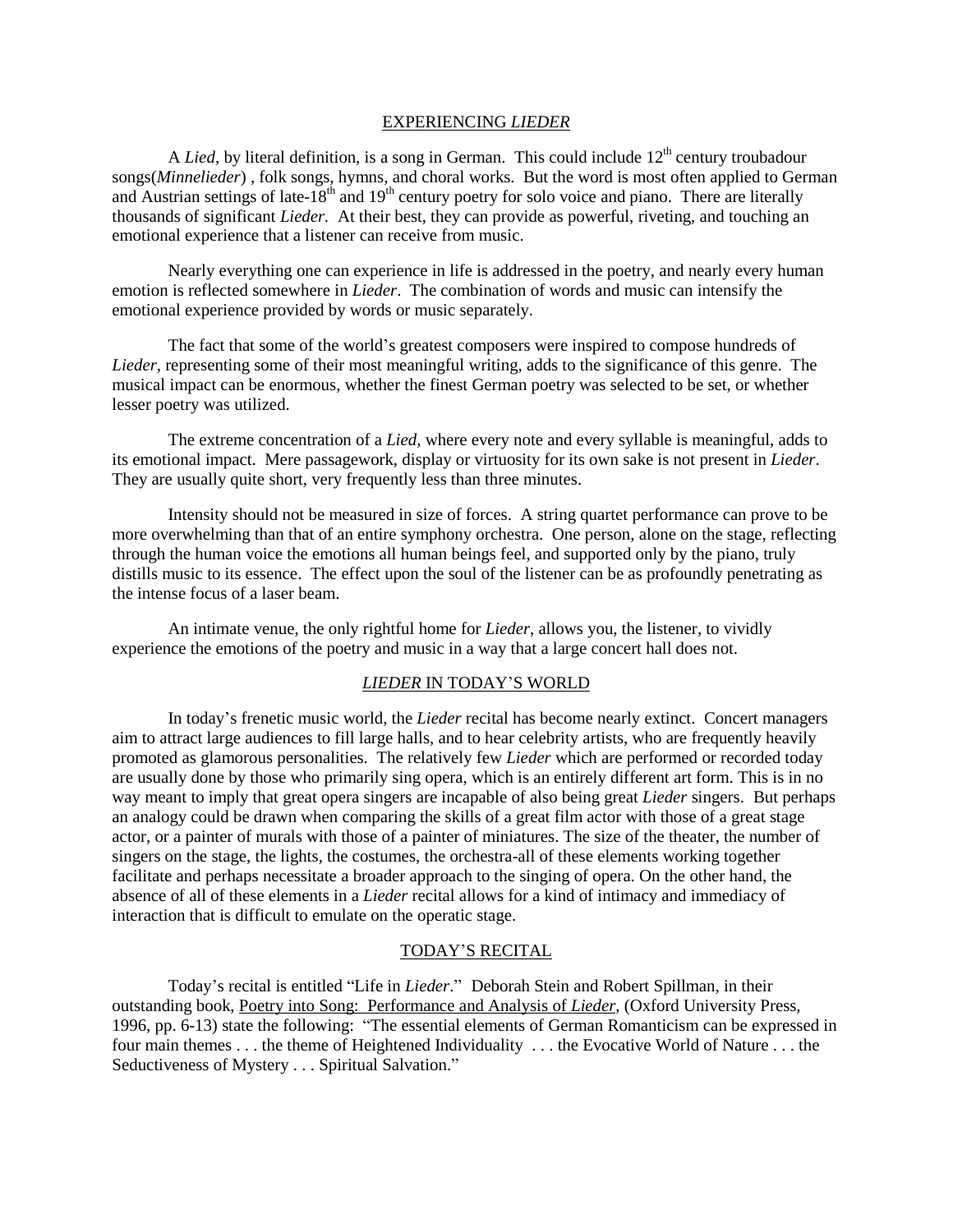Heightened Individualism was epitomized by the figure of the Wanderer, "the solitary figure whose travels through the world reflected a similar spiritual journey within . . . . This Romantic protagonist mused and brooded, communed with nature and spoke to God . . . . On the one hand nature healed with nurturing warmth and soothing breezes; on the other, nature destroyed with debilitating cold and menacing storms . . . . The heightened reactions to the mysteries of the psyche, the world of nature, and the spiritual were most vivid at night, when darkness provided an escape from daily life and intensified the unknown, when the poet was solitary and felt more in tune with the mysterious . . . . The theme of religious fervor and devotion . . . permeates much German Romantic poetry. Religious faith was intimately linked to the German Romantic longing for death (as spiritual salvation) . . . . The Romantics adopted the medieval image of death as a gentle release from life's complexities and a serene return to nature's peaceful domain . . . . The image of yearning for peaceful death depicts the Romantic's conviction that release from all earthly torment including the inescapable pain of lost love, can be attained through spiritual salvation."

The selections chosen for today's performance follow the spiritual journey of the Wanderer, feeling alienated and longing for lost childhood, for home, for lost love; seeking consolation in religious feeling, music, and nature; experiencing night and dreams; and confronting death and release. The dates of composition of these *Lieder* span the period from Schubert, at the age of 17, on the afternoon of October 19, 1814, penning *Gretchen am Spinnrade*, universally recognized as the first truly great *Lied*, to one of the last works of Hugo Wolf, *Morgenstimmung*, composed in 1896. The messages of all of these *Lieder* remain powerful and relevant today, since they speak of the universal human experience.

It is our hope that after today's recital you, the listener, will seek out recordings by the great *Lieder* interpreters of the past, such as Dietrich Fischer-Dieskau, Kathleen Ferrier, Christa Ludwig , and Elisabeth Schwarzkopf, preferably with the legendary accompanist , Gerald Moore. These are easily accessible on YouTube, as well as on CD. We believe one's life can be greatly enhanced by this rich literature.

#### HISTORY OF THE *LIED*

*Lieder* written in 18<sup>th</sup> century Germany were intended to be sung in the home amongst friends. They often resembled simple, accessible folksongs, and had very basic, self-effacing accompaniments. Several developments coalesced around the turn of the 19<sup>th</sup> century which allowed the *Lied* to greatly blossom: 1) a renaissance and growing popularity of highly personal, emotional German lyric poetry which was partially a reaction against the rationalism of the Enlightenment, 2) the growing popularity of the piano as a household instrument, replacing the clavichord or harpsichord, 3) a growing educated, urban middle class, which prized the arts, as well as cultivated domesticity.

 A composer faces many decisions when setting a poem to music. These include: 1) the relationship of words to music in terms of dominance, 2) whether to emphasize the general mood and meaning of the poem, or aim to highlight the details of the rhythms and inflections of the words, 3) whether to provide the same music for each verse (strophic) or make the song through-composed, 4) whether to utilize poetry of the greatest literary giants or lesser poets, and whether to use poems that are already extremely lyrical, or are less inherently musical in themselves, 5) what role to assign the accompaniment.

 *Lieder* before Schubert gave obvious primacy to the words, through a simple melody and a clearly subservient accompaniment. **Schubert** elevated the importance of the musical elements to equal importance with the poetry and also increased the importance of the piano accompaniment. He utilized the poetry of 91 poets (some of the greatest, as well as some viewed as mediocre), in a great variety of settings. His 620 *Lieder* cover a wide range of subjects. His friend Grillparzer wrote, "He made poetry sound and music speak." Schubert had a unique gift of combining and transforming Viennese gaiety and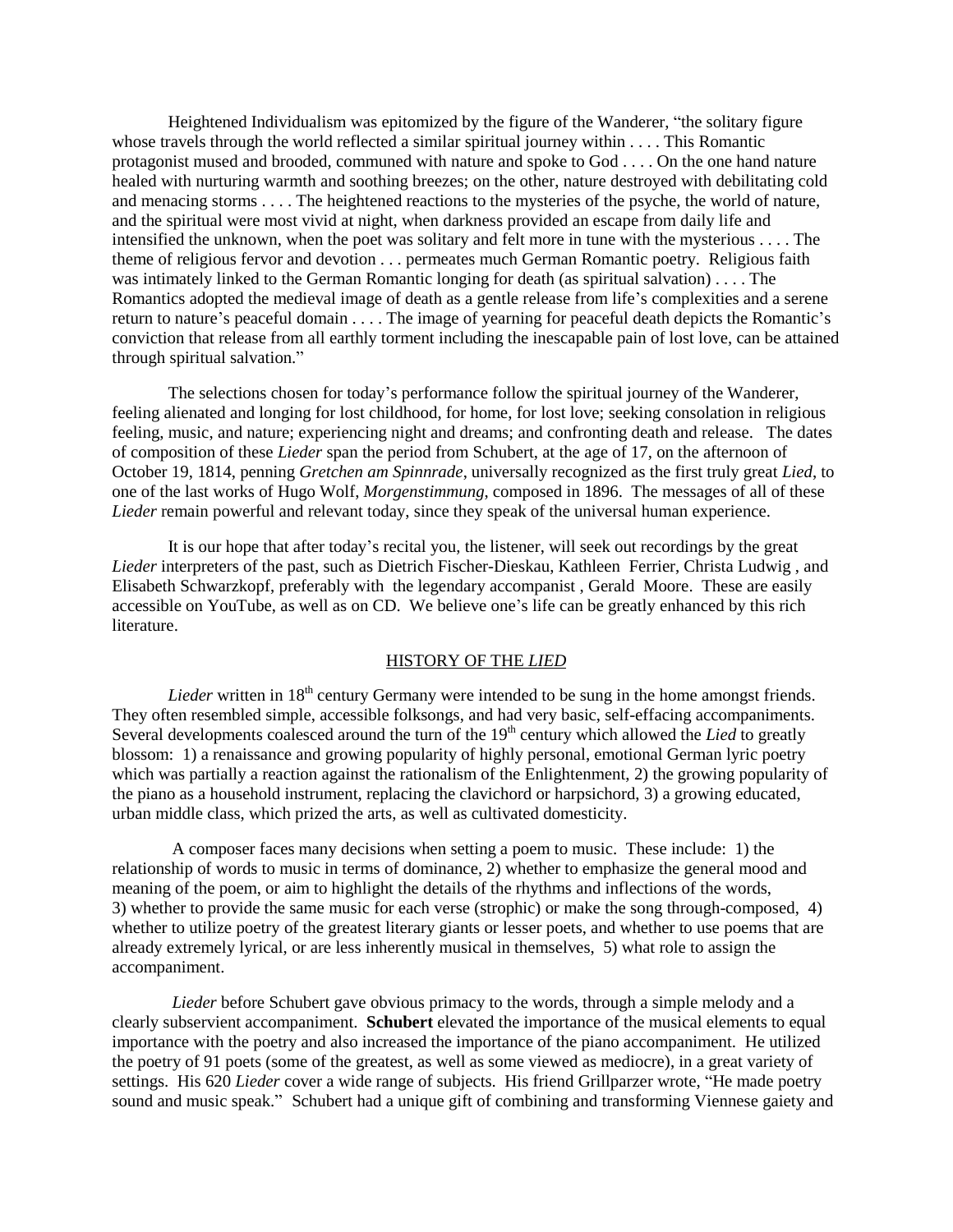melancholy into universally felt emotions. An unsurpassed melodist, his harmonies and modulations astound in their unexpected turns, and yet seem so inevitably right. As the legendary accompanist Gerald Moore has written of Schubert: "I find myself in the evening of my life turning more and more to the master whom Artur Schnabel described as the composer nearest to God. No one ever expressed himself with such lack of artificiality; so spontaneous is his song that the process of transplantation from mind to manuscript without loss of freshness or bloom is miraculous. His heart was full of music, which in its unerring directness, unsurprising naturalness and sublime eloquence uplifts our soul."

 **Schumann**, having been almost exclusively focused on the piano in the first dozen years of his composing, gave the piano a much larger role in his *Lieder* than it had ever been previously granted. The piano's harmonies and frequent melodies are largely responsible for the mood. Extensive preludes, interludes and postludes are not uncommon. Schumann usually set the poems of the greatest poets, including many by Eichendorff and Heine, and created a magical atmosphere which reflects the emotional heart of the poem. The majority (133) of his 260 *Lieder* were composed in a 12 month period beginning in late-January of 1840, the year of his marriage to Clara.

 **Liszt** wrote over 70 songs utilizing poems of 44 poets in five languages, the majority of which are *Lieder*. The earliest of his often experimental and vastly underperformed songs are sometimes, in his own words, "mostly inflated and sentimental, and usually overpadded with accompaniment." Their theatrical drama can make them seem almost operatic. But Liszt revised many of them later, and, especially in his later years, composed songs of great intimacy and simplicity. Liszt was also important in the history of the *Lied* because of his transcribing hundreds of *Lieder* and performing these transcriptions in the concert hall—the first time that *Lieder* in any form were to enter the concert hall.

 **Brahms** aimed for simplicity in his *Lieder.* Not a literary connoisseur like Schumann and Wolf, he did not set what was universally regarded as the greatest poetry. He tended to select poems that dealt with love, nature, home, nostalgia, and death. The words of the poems tended to became a vehicle for a restrained, narrow ranged melodic line, which often resembled a folk song. But that melodic line and its harmonization capture the essence of the general mood, and are reflective of his life experiences.

 **Richard Strauss**, while best known for his symphonic poems and operas, composed nearly 200 songs, many of which were for voice and orchestra. Most were written between the ages of 20 and 40, and are notable for their unique melodic qualities, rich accompaniments and emotional atmosphere. Few composers have known the human voice as did Strauss. Many of his *Lieder* were written with his irascible soprano wife, Pauline, in mind to sing.

 **Hugo Wolf's** musical output consists almost entirely of *Lieder*, and there are those who rank him as the greatest song composer of all time. Most agree he at least brought the *Lied* to its fullest state of development. Like Schubert, he lived an itinerant existence without steady income, and was supported and championed by friends in the intellectual circles of Vienna. Unlike Schubert, who composed consistently thoughout his short life, Wolf had several frenzied bursts of astounding productivity where he would produce many dozens of songs over a period of months, and then fall prey to his ongoing depression, producing nothing. Well over 2/3 of his nearly 300 Lieder were written between 1888 and 1891. In each fruitful period, his approach was to focus on one poet at a time and nearly exhaust the possibilities. Being a writer and possessing great literary knowledge (like Schumann, he was a highly regarded music critic, though unlike Schumann, quite vitriolic in his opposition to Brahms and the more conservative composers of his time), Wolf was only attracted to the greatest poetry, which included large amounts of Moerike, Eichendorff, and Goethe. He apparently never set poems of a living poet. The variety and uniqueness of each of his *Lieder* is extraordinary. Syphilitic insanity caused Wolf to be unable to compose at all in the last years of his brief life, and like Schumann, he died in an asylum. Wolf's intense correlation of text and music is unsurpassed. Every nuance and inflection of speech is captured in his original, uniquely personal, declamatory language. However, the musical elements are not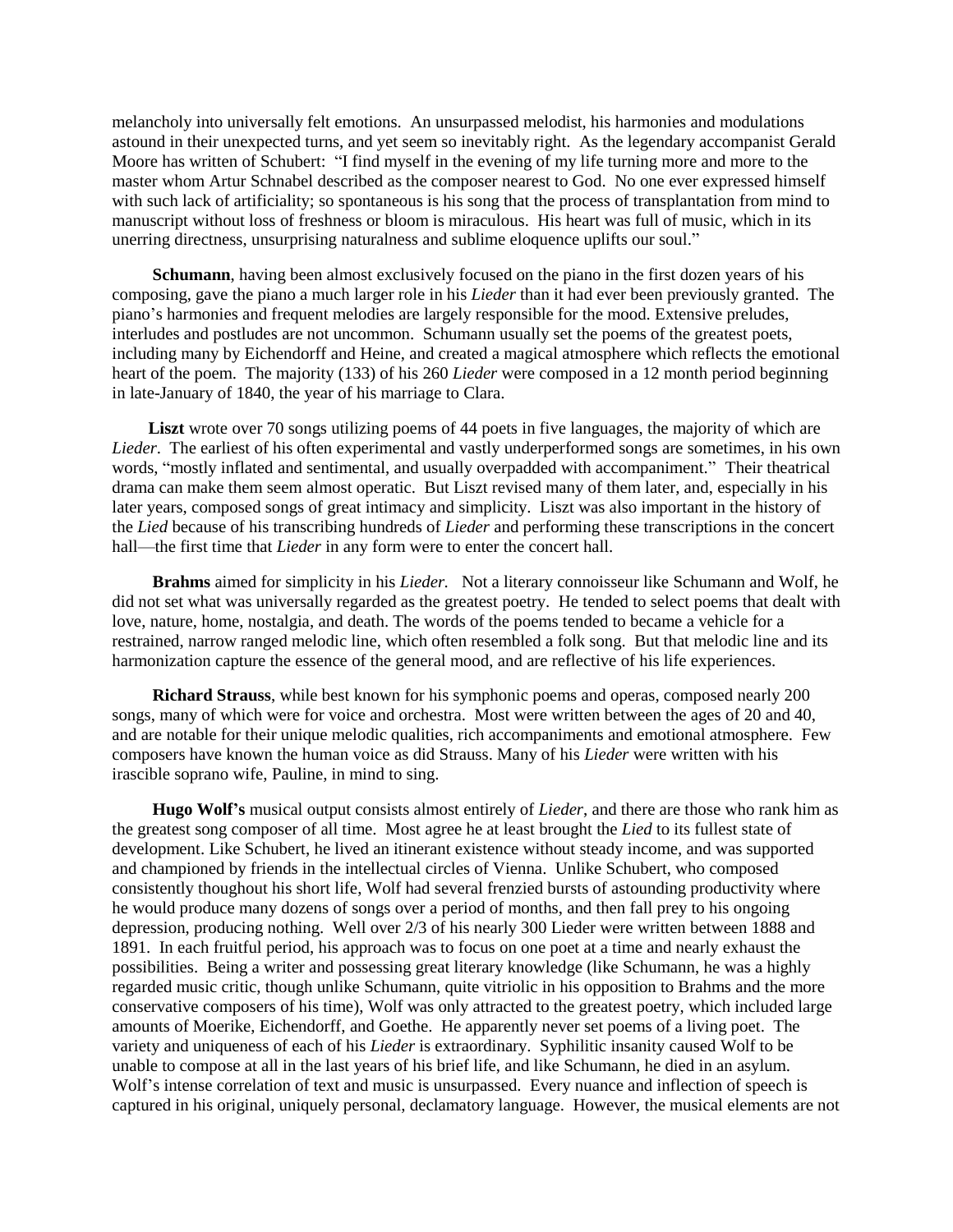understated. The piano writing evokes fluctuating moods through the utilization of intense, unexpected, chromatic harmonies, some of which were inspired by Wagner. The piano, therefore, with its huge role, functioned similarly as did Wagner's orchestra in creating and supporting the mood of the texts. Yet Wolf's piano writing never covers or distracts from the text. It is all in the service of the poetry, but totally reflecting the drama, meaning, and soul of the poem. There is often a very powerful spiritual, introspective quality to Wolf's writing, combined with intensely concentrated gestures. His *Lieder* have sometimes been called "psychological songs." With their great sophistication, they can sometimes be difficult to fully absorb upon first hearing. But they certainly warrant rehearing and in-depth study. After Wolf, the piano was frequently replaced by the orchestra as the accompaniment and the venue for the *Lied* now became primarily the concert hall.

### POETS OF TODAY'S *LIEDER*

**Joseph Karl Eichendorff** (1788-1857) was definitely one of the most important German Romantics, with a special sensitivity to nature. The magical, enchanting lyricism of his poetry almost seemed to be music itself. A civil servant in Breslau and Berlin, he longed for his beloved countryside.

**Klaus Groth** (1819-1899) was a lyric poet, who wrote of country life in his North German home. He was a school teacher, a professor, and a friend of Brahms.

 **Johann Wolfgang Goethe** (1749-1832) was the giant of German literature. His influence on the late-18<sup>th</sup> and 19<sup>th</sup> centuries was absolutely enormous. While he was actually a proponent of Classicism and a critic of many aspects of Romanticism, the Romantics saw much powerful personal subjectivity in his poetry, novels, and plays. His poetry was set by nearly every significant composer of *Lieder* in his time and later. A true genius and complete Renaissance man, Goethe was also a philosopher, scientist, diplomat, and civil servant.

**Jacob Nikolaus von Craigher de Jachelutta** (1797-1855) was an important figure in Viennese intellectual life. Originally from Italy, he travelled widely, translated significant literature, and wrote poetry.

**Emil Kuh** (1828-1876) was a journalist and professor of German literature. He was prominent in Viennese literary circles.

**Franz von Schober** (1796-1882) was a gifted, wealthy, literary dilettante, who was Schubert's closest friend.

**Matthaus von Collin** (1779-1824) was an important scholar, journalist, dramatist, and poet in Vienna. A professor of aesthetics and philosophy, his home was a venue where Schubert's songs were frequently premiered in front of a distinguished audience, with Schubert at the piano.

**Hermann von Gilm** (1812-1864) was an Austrian lyric poet from Tyrol, who worked as a civil servant.

**Ludwig Heinrich Christoph Hoelty** (1748-1776) was the most important poet in the society of young poets known as the "*Goettinger Hain.*" His poetry became extremely influential throughout the